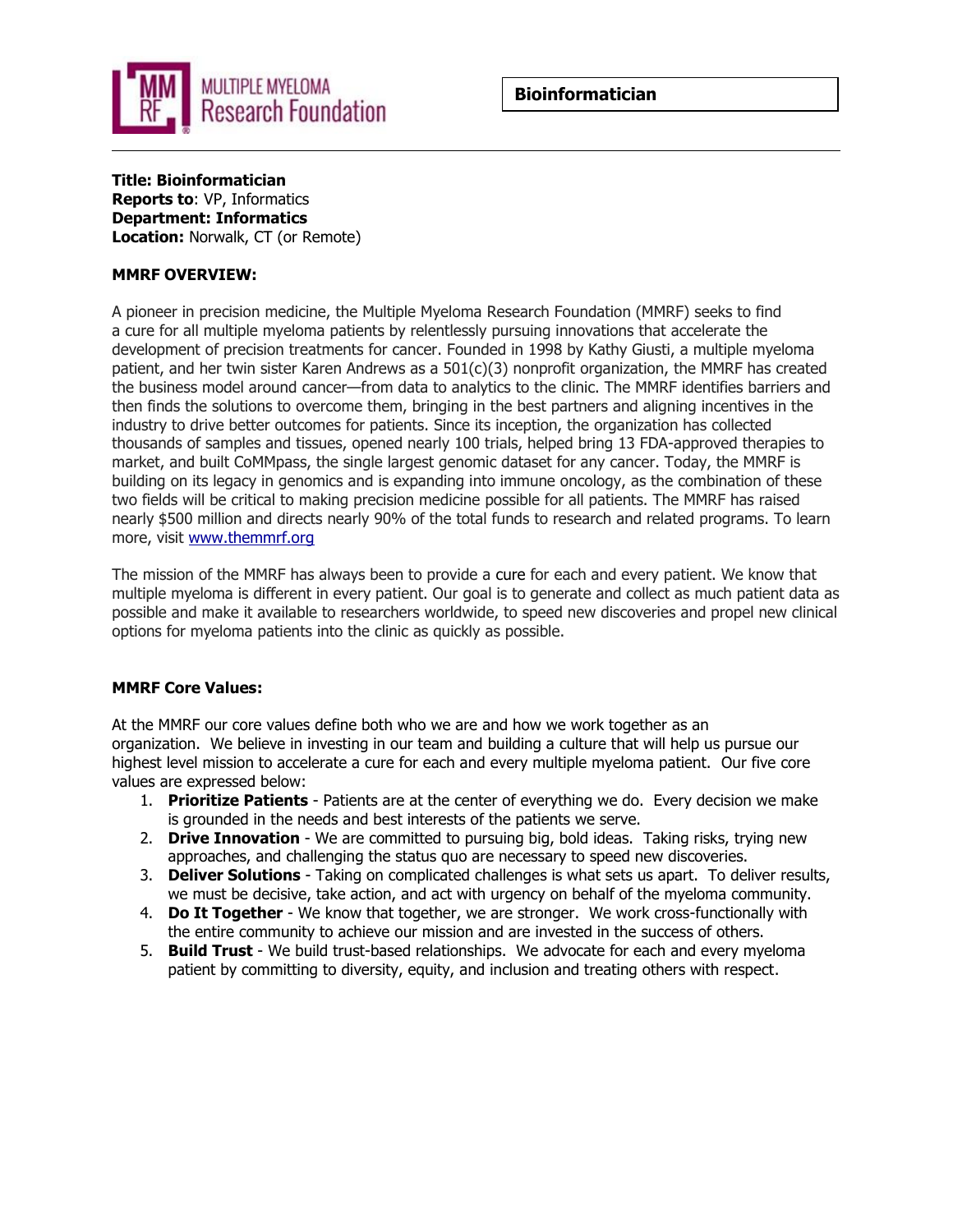

## **Position Overview**:

The MMRF is seeking a highly motivated individual to collaborate closely with bioinformaticians, molecular biologists, researchers, and software engineers to build the MMRF bioinformatics infrastructure across an expanding set of modern assays. The successful applicant will work closely with MMRF researchers and academic bioinformaticians to understand and help accomplish research goals by supporting large-scale multi-institutional myeloma multi-omic database, with responsibilities related to data standardization, data management, data harmonization, data storage, and analysis pipeline development on cloud environments. As the Bioinformatics Data Lead/Subject Matter Expert (SME), you will collaborate and interact with scientists to understand the subject domain and find opportunities to accelerate our work. This an infrastructure role supporting MMRF research initiatives.

## **Essential Functions:**

- Apply expert knowledge in the design and oversight of batch uploading and workflows to support the ingestion, quality control, and harmonization of large-scale -omics data.
- Use knowledge of -omic assays to develop, establish, and maintain data standards and documentation requirements for data partners to optimize data harmonization strategies.
- Provide technical leadership and subject matter expertise for software development of MMRF Virtual Lab and Immune Platform with vendors - establishing and maintaining detailed documentation, including project plans, data dictionaries, and guidelines for multi-omic metadata and data.
- Ensure data quality control is consistently applied to incoming datasets.
- Establish and maintain data management protocols and documentation for the storage and sharing of multi-omic data, metadata, and other complex datasets in the cloud.
- Assist in the maintenance of data and metadata in MMRF's Immune Atlas platform and external data storage backups including Google Cloud Platform.
- Manage data sharing initiatives with external partners. Provide programming and trouble-shooting support to partners in the uploading and dissemination of data.
- Provide training and technical support to MMRF researchers, academic partners, and other partners for accurate and efficient data collection and inventory.
- Interact with physicians, scientists, and bioinformaticians to provide statistical and biocomputational support for experimental design, meta data, data processing, and data analysis procedures. The applicant is expected to deliver reports in written or oral formats in a concise way with visualization.

## **Qualifications:**

- MS or PhD in Bioinformatics or Computational biology or related field.
- A minimum of 3-5 years of work experience required.
- Strong background and interest in cancer genomics and multi-omics with experience managing complex bioinformatics projects, including stakeholder management, and ability to multitask multiple project deadlines.
- Experience using genomic, -omic data standards and ontologies.
- Experience with -omic assay data like scRNAseq and CyTOF.
- Experience with database design and development.
- Working experience with -omic data sharing platforms, like dbGAP and HTAN.
- Experience utilizing native cloud infrastructure for serverless database management, and batch computing (AWS/GCP).